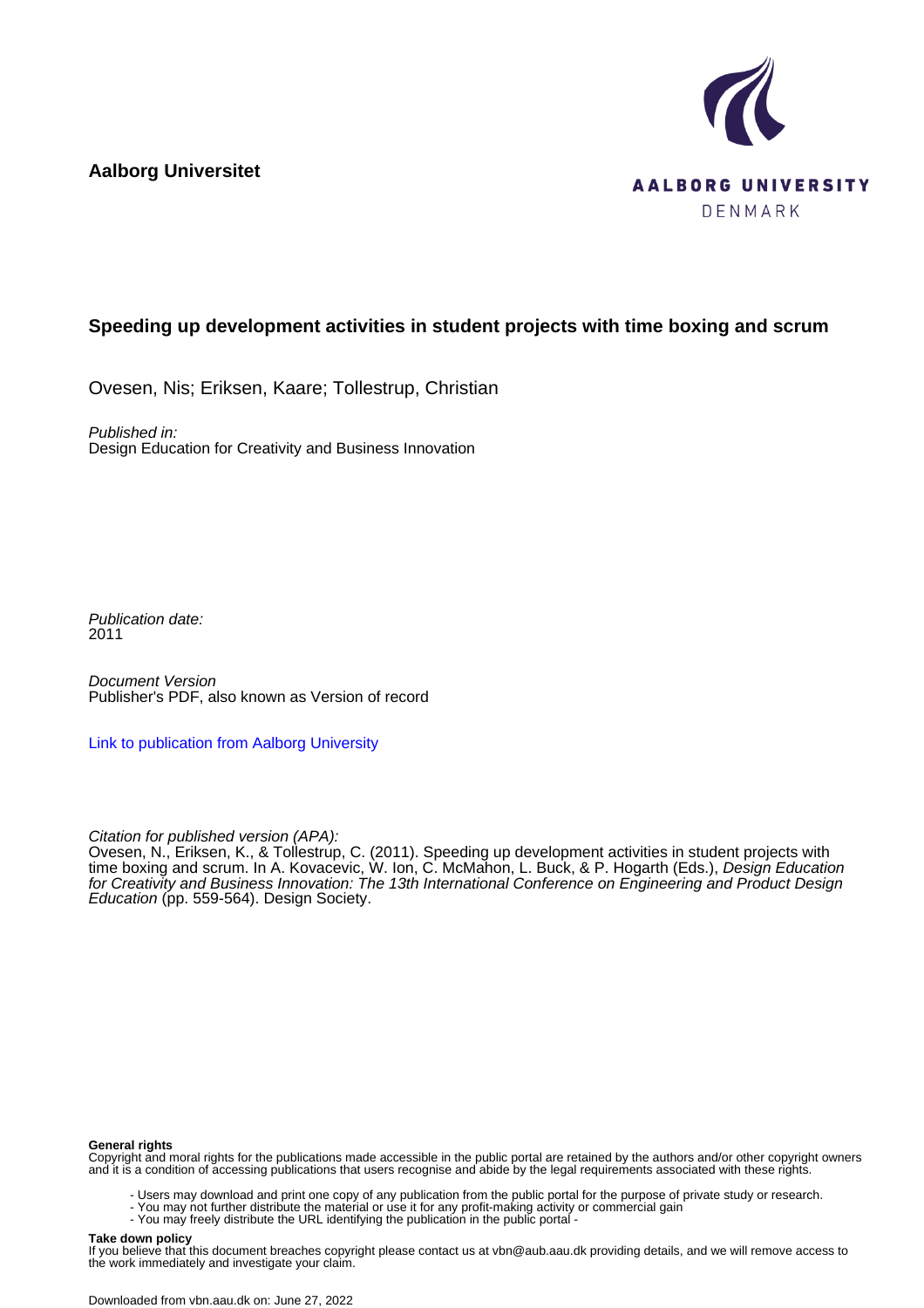# SPEEDING UP DEVELOPMENT ACTIVITIES IN STUDENT PROJECTS WITH TIME BOXING AND **SCRUM**

## **Nis OVESEN, Kaare ERIKSEN and Christian TOLLESTRUP**

Department of Architecture, Design & Media Technology, Aalborg University, Denmark

#### **ABSTRACT**

This research project investigates how procedures from agile software development can be of benefit to development activities in projects of design engineering students. The agile methods *Scrum* and *Time boxing* are evaluated through a student workshop focusing on near-future concepts for design competitions. Scrum meetings within the student design teams are conducted and video documented each hour throughout the workshop activities as a structured process evaluation tool. Based on a subsequent student survey it is argued that scrum and time boxing are strengthening the focus, communication and awareness of methodical efficiency of the student teams. It is therefore further argued that these methods are both applicable and useful to none-software projects, and that they may correspond to a general tendency of a faster pace in product development within the markets of lifestyle products.

*Keywords: Agile development, time boxing, scrum, team communication, double-loop learning*

## 1 INTRODUCTION

This paper describes and evaluates how the agile methods *Time boxing* and *Scrum* are put into use in a compact educational course for design engineering students. Originating from software development, agile methods can be understood as a counter reaction to the age-long and dominating tradition of phased development models. As a subset of iterative methods, agile methods have proven their success in the last years' unstable conditions of the software industry [1], and that is why this research project aims at implementing them into the domain of physical product development. The hypothesis is that agile methods can assist teams in the creative adaption to unpredictable change and project uncertainty:

*"In today's fast-paced, fiercely competitive world of commercial new product development, speed and flexibility are essential. Companies are increasingly realizing that the old, sequential approach to developing new products simply won't get the job done."* [2]

Now twenty-five years old, the statement from the 1986-edition of Harvard Business Review is more relevant than ever before, as the commercial markets are seemingly moving faster and faster. Adding to this is the fact, that companies are forced to continuously develop new and innovative products in order to survive. Today's design students are tomorrow's employees in this new paradigm, and with respect to building up the students' needed competences in the design educations, new tools for managing speed and flexibility in product development should be introduced.

The initiating question has therefore been: What kind of methods will successfully teach design students to develop products to the fast moving and ever-changing market?

In the search for an answer, agile methods have quickly caught the interest. This present study focuses on agile methods in the early exploration and innovation activities of student project, and this paper concentrates on describing and evaluating the use of *Time boxing* and *Scrum* methods [3], [2] as potential tools in design educations. The study is based on a workshop with design engineering students developing product concepts for a high-uncertainty market, and more specifically, the paper will include the evaluation in respect to applicability of the methods, the workshop result as well as the experiences of both students and teacher.

The rest of the paper is composed as follows. The second section serves as a general introduction to Agile Development and a description of the specific methods used. The third section describes the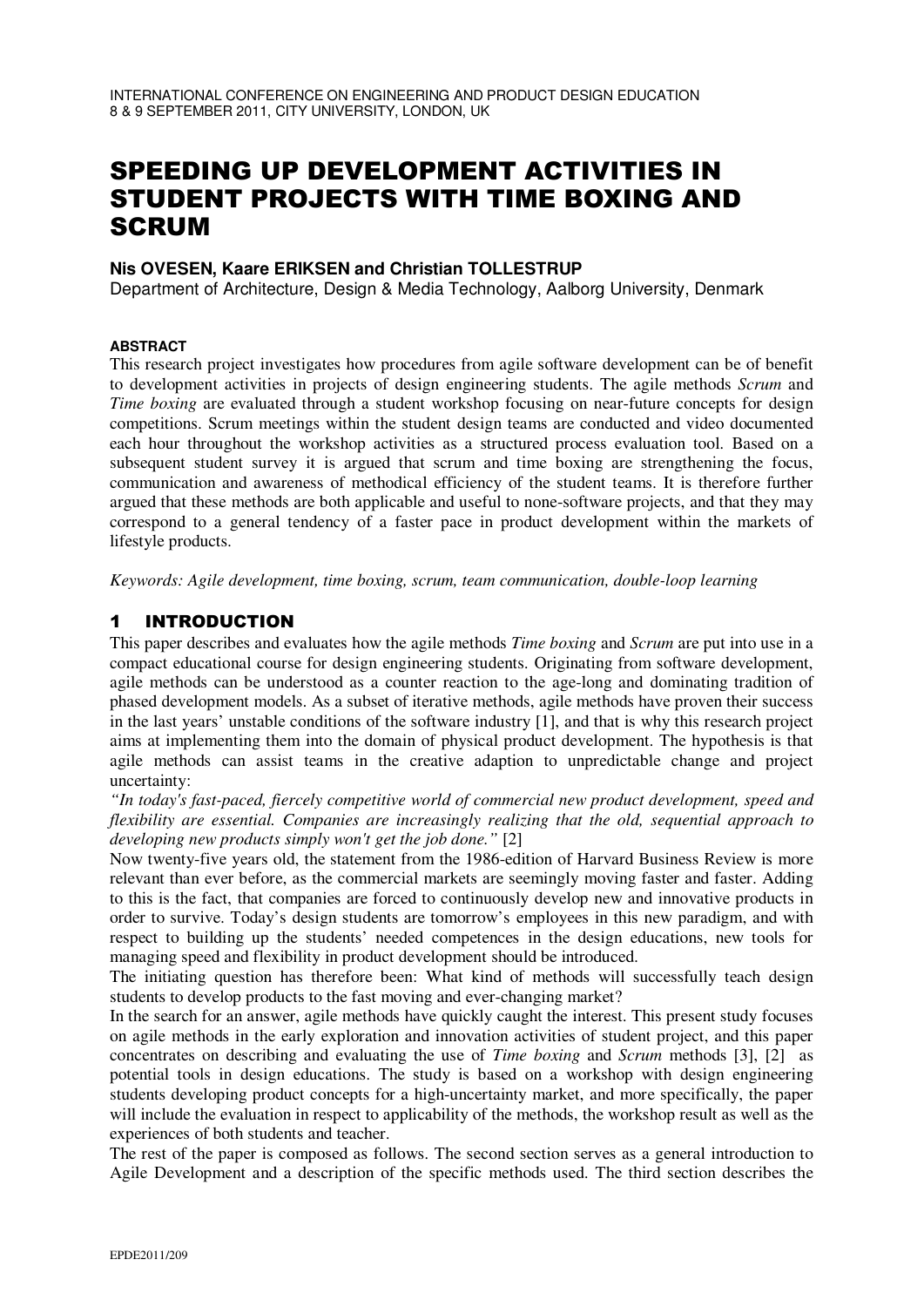methodical setup as well as an overview of the workshop activities. In section four, the outcome from the workshop as well as the gained experiences of both teacher and students are presented. Finally, section five initiates a discussion on the overall learnings from the experiment together and proposes some simple guidelines for implementing scrum and time boxing in similar projects.

# 2 AGILE DEVELOPMENT EXPLAINED

Agile Development, as a term, was coined early in 2001 during a two-day meeting between seventeen people gathering at Snowbird Ski Resort in the Wasatch Mountains of Utah [4]. The gathered people were representatives from various surfacing disciplines in software development trying to establish a common ground and explicate a united stance in the worldwide software development community. The outcome of the summit in this extraordinary place was *The Manifesto for Agile Software Development*, which, after it's authoring, has had a vastly influential role in the software development community throughout the following ten years. In a sense Agile Development is a response to the traditional – and ultimately failing – software development methods that have been dominating the latter part of the 20<sup>th</sup> century. Table 1 below shows the value set from The Agile Manifesto. The four statements clearly make up with the command-and-control development processes in traditional development [5].

Table 1. The value set of Agile Development [6]

#### **The Agile Value set**

We are uncovering better ways of developing software by doing it and helping others do it. Through this work we have come to value:

- **Individuals and interactions** over processes and tools
- **Working software** over comprehensive documentation
- **Customer collaboration** over contract negotiation
- **Responding to change** over following a plan

That is, while there is value in the items on the right, we value the items on the left more.

The authoring of the manifesto may be seen as the latest culmination of a decade-long discussion about approaches to development. Highsmith and Cockburn, two of the founding fathers of the manifesto, state the following in an article in 2001: "Traditional approaches assumed that if we just tried hard enough, we could anticipate the complete set of requirements early and reduce cost by eliminating change. Today, eliminating change early means being unresponsive to business conditions – in other words, business failure" [7]. This corresponds especially well with the last of the four values in the manifesto, *responding to change over following a plan*, which also seems to be the primary message of Agile Development.

## **2.1 Primary characteristics of agile methods**

When suggesting de-emphasising the traditional waterfall development model and instead stressing a more dynamic attitude towards changing development conditions, tools need to follow suit. Fortunately, most agile methods answer to exactly this. The umbrella of agile development consists of more than ten separately described methods. It would be going too far to describe them all, thus only the methods of *time boxing* and *scrum* are briefly explained in the following.

#### **2.1.1 Time boxing**

In general, agile development is a subset of iterative methods [1] and time boxing is no exception. Time boxing is actually not a specific method, but an often used structural setup that allows for iterative and incremental development in software projects. Whereas a typical iterative development approach is based on delivering functionality in predefined subparts, time boxing is somewhat different as it is the length of the iterations that is fixed and the deliveries that are adjusted to fit the time boxes. This allows a highly structured process, which works well with most agile methods [8].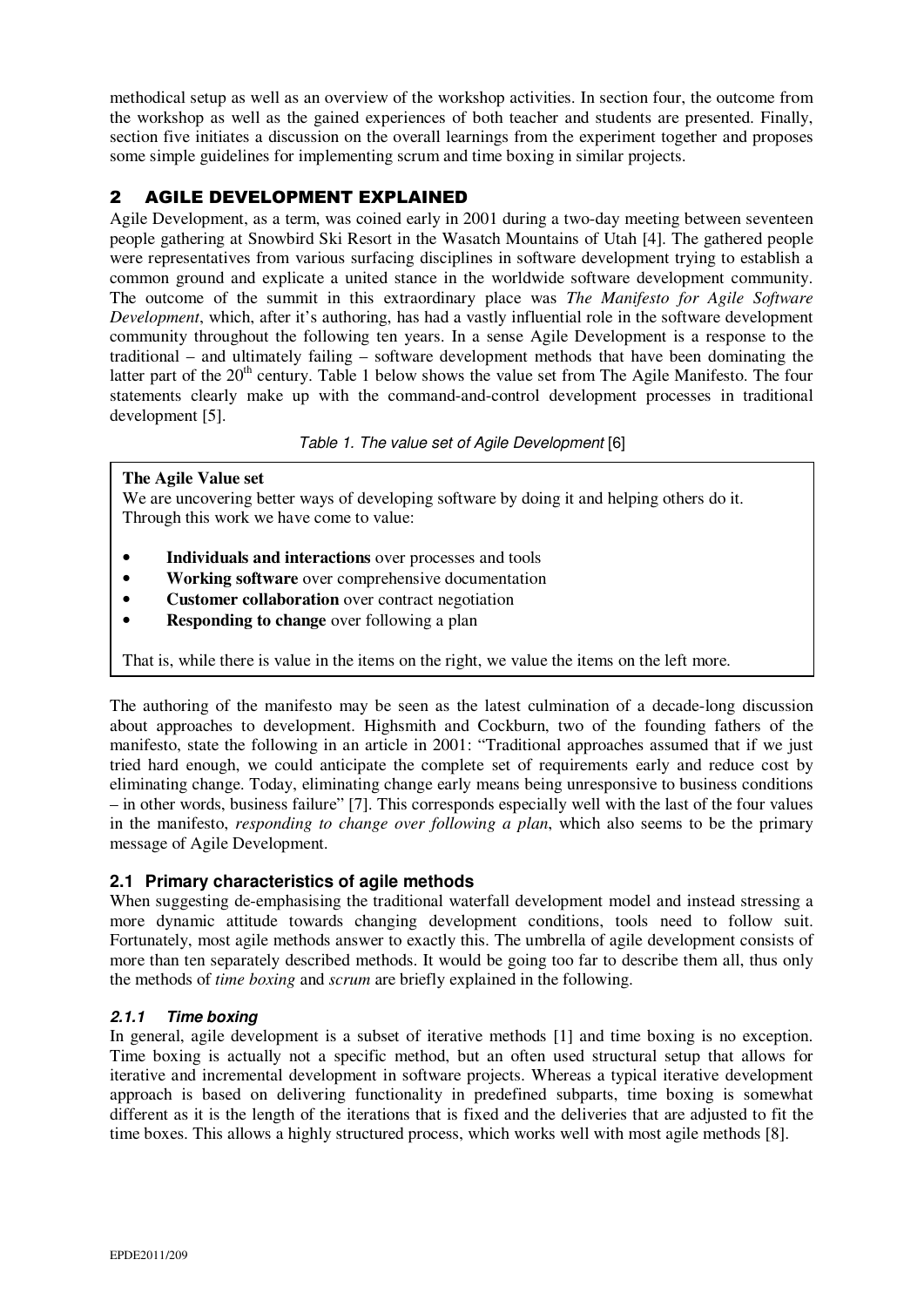#### **2.1.2 Scrum**

The concept of Scrum was first mentioned in relation to development by Takeuchi & Nonaka as early as in 1986. The term originates from the strategy used in Rugby for getting an out-of-play ball back into play. The name was chosen because of the similarities between this game and product development – both are adaptive, quick, self-organising, and have few rests [9]. With scrum is the emphasis on an empirical process rather than on a defined process [1].



Figure 1. Iterative process with scrum. (Simplified after [10])

Rather than ultimately deciding variables such as requirements, resources, technologies, and tools only at the beginning of a project, the development phase is organised in short iterative cycles called sprints, where these variables are continuously revised and thoroughly controlled. A sprint focuses on the development of only a few collectively chosen features in the product backlog list. Scrum emphasises self-organising teams and most importantly frequent scrum-meetings between all the team members. Each sprint ends with a sprint review and a revision of the backlog, and the development phase ends when the requirements are completed through several sprints-cycles.

Scrum leaves the actual methods in the practical development activities up to the team and is thereby solely a tool for managing the development process rather than an actual development method.

# 3 METHODICAL SETUP

The research project presented in this paper revolves around a concept development workshop with design engineering students. As most designers may have experienced at some point, the early idea generation and concept development phases of a product development process can be lengthy, frustrating and at times even unpleasant if "Creativity fatigue" and discouragement kick in. This is the origin of the main question here: *Can time boxed scrum activities improve efficiency and communication in teams working with exploration and innovation activities within high-uncertainty areas?* In the following the methodical setup for the workshop is described.

## **3.1 Workshop setup and program**

The two-day workshop "Near-future product concepts" was organised around two recent design competitions. Both competitions asked for product and service concepts for near-future scenarios spanning from 2013 to 2025. By nature, these conditions dictated uncertainty as a foundation of the students' work and thereby trying to mimic the conditions of high-uncertainty markets. The workshop consisted of a lecture each day followed by work organised in small teams of two to four students. The first lecture introduced a recognised idea development model [11] which the students were encouraged to use.

Inspired by the above mentioned agile methods, the teams were asked to work according to a scheme that combined the procedures from time boxing and scrum, but in a rather compact format. The time boxes were cut down to one-hour sprints and in-between the sprints the individual teams had to answer a set of process-focused questions in hourly scrum meetings.

The questions used were adopted from scrum instructions of Larman [1]:

What have you done since the last Scrum meeting?

- 1. What will you do between now and the next Scrum meeting?
- 2. What is getting in the way of meeting the iteration goals?
- 3. Are there any new tasks to add to the process?
- 4. Have you learned or decided anything new, of relevance to some of the participant? (technical, requirements, etc…)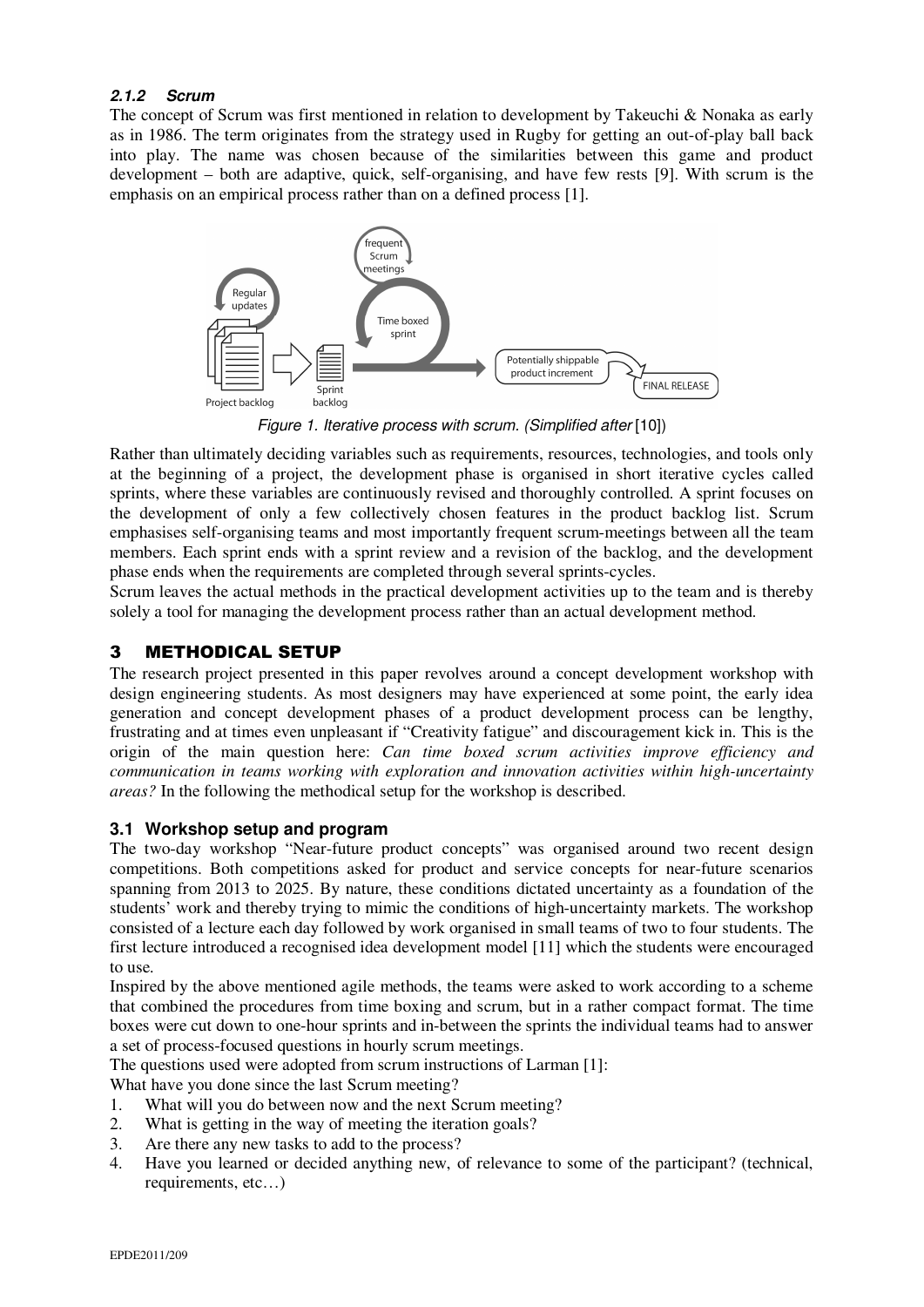These directions, here called "Ultra Scrum", were to be followed by teams, and furthermore were the scrum meetings to be held in front of a video camera placed in a corner of the workshop area. The experiences with this ultra scrum method were collected through an online questionnaire after the workshop.

# 4 OUTCOME OF THE WORKSHOP

Creating this experimental ultra scrum setup for the workshop has been accompanied with a curiosity for its outcome, and as part of an educational setting, the setup should be evaluated on a number of aspects. Obviously, evaluating the students' experiences is a key aspect, but the influence on the resulting is arguably equally important to evaluate. As the latter element have not been quantified and documented in same way as the student experiences, they are presented as parts of the discussion in section 5. It is important to emphasise that this evaluation is purely based on one single workshop. Ideally, a parallel workshop should have been setup without the agile elements in order to make a thorough comparative analysis, which has not been done. It can also be criticised that the number of workshop participants has been relatively low as a statistical evidence to support eventual conclusions. However, the outcome might present some tendencies valid for the evaluation.

# **4.1 Student experiences**

The workshop counted a total of 15 registered students divided into five groups. The students were asked to individually fill out an online questionnaire after the workshop, and 73% (11 of 15) students did this. The results of the questionnaire may be biased due to the conditions mentioned above. Furthermore, as this workshop is not a part of the ordinary curriculum, it can be argued that the students registering to extra workshops are resourceful above the average, and therefore do not constitute a representative student group. Nevertheless, the questionnaire is briefly summarised below.

# **4.1.1 Experiences with hourly scrum meetings**

The students primarily answered question related to the influence of the scrum meetings, both in respect to their personal experiences and their collective team experiences. When asked about how the scrum meetings influenced the students as individuals, 81% (9 of 11) answered that they found scrum meetings useful as part of a self-reflection process. Furthermore, three students chose to elaborate on the question and answered that scrum meetings made them more aware of ineffective phases as well as their process as a whole. When asked about how scrum affected the teamwork, 91% (10 of 11) found the scrum meetings efficient as reflection upon the just executed tasks, whereas also 64% found the meetings useful as status meetings for the work to come. Finally, according to 72% of the students, the scrum meetings had a positive effect on their efficiency and work speed.

## **4.1.2 Experiences with video recording as a medium for reporting**

During the workshop, the design students were asked to answer the scrum questions to a video camera. It has therefore also been of interest to evaluate this as a possible medium for systematically reporting project progress as a supplement to the ordinary supervision. 91% of the students found the method useful, whereas 9% would rather not use the camera.

## **4.1.3 Summarising the student experiences**

When summarising the students' experiences on the basis of their answers to these and similar questions in the questionnaire, the pattern seems rather clear. The students find Scrum meetings useful to both the teamwork and to themselves as individuals. According to the students, the scrum meetings provide focus and performance awareness as well as strengthening the communication within the team. The video reporting medium was also found useful by the vast majority of the students, and several of them were expressing a desire to use video reporting in other projects. Given the above mentioned preconditions, these conclusions should be taken cautiously, but may nevertheless indicate that scrum and time boxing have a value to non-software product development.

# 5 DISCUSSION

This paper describes a workshop setup as an experiment in applying procedures from agile software development. The motivation for this has been somewhat twofold: Firstly, the argument of increasingly faster market development suggests a need for new tools for developing lifestyle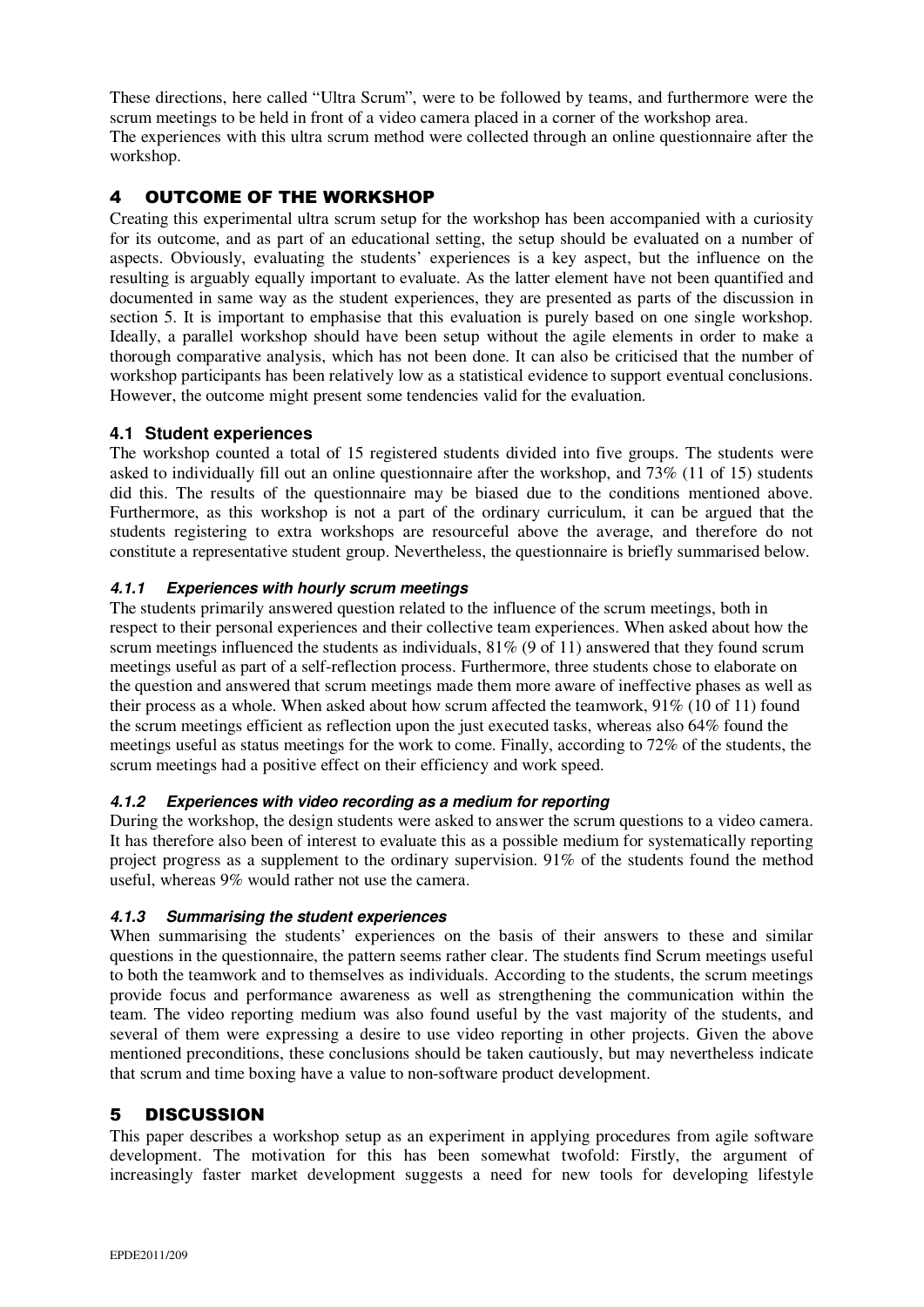products. Secondly, it is argued that idea development phases may provoke "creativity fatigue" and discouragement if too lengthy or stagnant. *Agile* is about dynamics and pace and is therefore chosen for the experiment. The outcome of the workshop is discussed in the following sub-sections

# **5.1 Formalising a approach to learning**

The highly structured procedures of hourly scrum meetings with a certain set of questions enable the students to systematically look both back and forward on the development process and reflect upon the application of the methods used. The steps seem almost archetypical to the fundamental concept of learning and the scrum method can be said to systematically facilitate this behavioural pattern.

Linking the learning process with the design process has been illustrated earlier by others. Schön describes this as *reflection on action* as an overlay to the *reflections in action* [12]. Whereas the students continuously evaluate how specific experiments solve a certain problem in an iterative process, the scrum meetings gives room for critically evaluating the chosen methodical approach. In other words, this allows the students to evaluate whether or not it was the appropriate way to handling the problem. Figure 2 below describes this double-loop learning [13].



Figure 2. Reflection in action and Reflection on action [14]

# **5.2 Rushing creativity calls for additional methods**

It is argued above that the hourly scrum meetings are formalising a structure for reflection on the work process, but one could also argue that the high frequency of scrum meetings creates a sense of urgency within the team. As several students expressed during the workshop, the scrum meetings helped the teams maintain focus on their tasks. On the other hand, stressing a team to be more productive is probably just as destructive to the creative process as is the initially stated problem of creativity fatigue in relation to process stagnation. Some would argue that forcing a higher pace in an idea generation process would be pointless, but it is the experience of this experimental workshop, that exploration activities and concept generation thrive under the conditions of one-hour time boxes and video documented scrum meetings – especially when supplemented with a set of idea development methods to cultivate the actual create practices.

## **5.3 Setting the right length of the time boxes**

This experiment was conducted through a two-day workshop, and for this relatively short period, the length of the time boxes seemed relatively fitting. This high intensity may not be suitable for longerterm projects, thus the length of the time boxes should probably be adjusted according to the full project length. During the course of the workshop, the benefits from the scrum meetings seemed to vary a bit. As the program of day one focussed on idea generation and development, it was rather decision- and concept-intensive, whereas day two was dedicated to "producing and finalising" the concepts. With the shift in activities the intensity of the scrum meetings also changed and became more alike, probably as a result of less need to synchronise and evaluate the work of the group. From day one the students had been successfully managing the hourly scrum meetings themselves with almost no interference from the workshop facilitator, but during the production-focussed activities at day two, the groups were more hesitate and often needed reminders. From this observation, it can be argued that the time boxes should vary in length with the types of activities carried out as shown in figure 3 below. Asking whether or not the length of the time boxes fits the present development activities could then be an additional question to be answered during the scrum meetings.